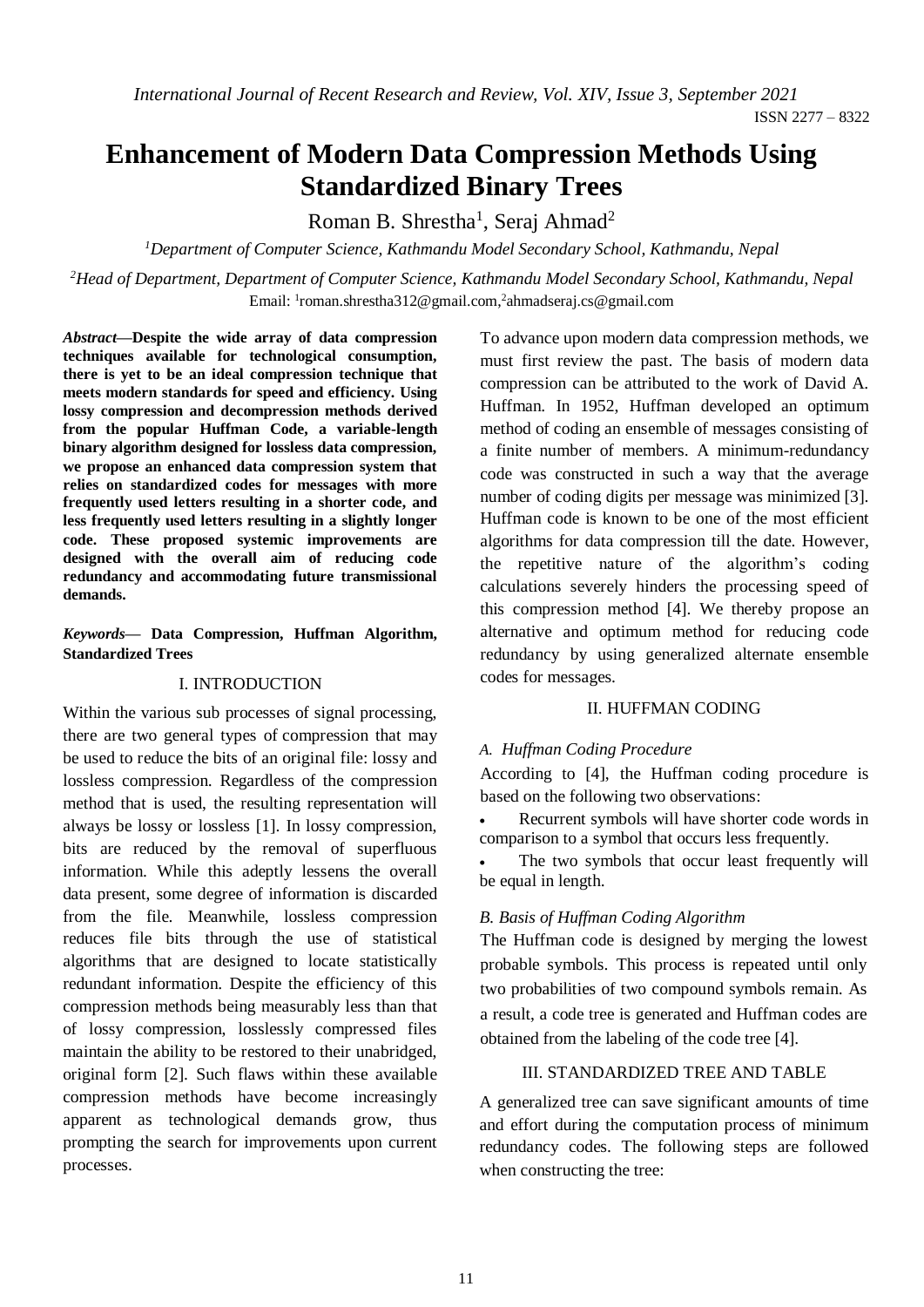A set of sample texts is used to calculate the average probable occurrence of letters and symbols.

 Using the Huffman Encoding principle, a binary tree can be created to represent letters and frequently used symbols along with their probabilities of occurrence in message.

 A standardized table is constructed based on the binary tree.

## TABLE I

*Standardized Table Based on Binary Tree Results*

| Symbol                   | <b>Frequency</b> | Probability | Code       |
|--------------------------|------------------|-------------|------------|
| space                    | 2541             | 0.1862      | 111        |
| e                        | 1486             | 0.0183      | 011        |
| t                        | 1021             | 0.0712      | 1101       |
| a                        | 889              | 0.062       | 1011       |
| $\mathbf{o}$             | 866              | 0.0604      | 1001       |
| n                        | 763              | 0.0532      | 0101       |
| $\mathbf{i}$             | 731              | 0.051       | 0100       |
| h                        | 676              | 0.0471      | 0011       |
| S                        | 674              | 0.047       | 0010       |
| $\bf r$                  | 624              | 0.0435      | 0001       |
| d                        | 485              | 0.0338      | 10101      |
| 1                        | 439              | 0.0306      | 10001      |
| u                        | 285              | 0.0199      | 110011     |
| $\ddot{c}$               | 269              | 0.0188      | 110010     |
| $\mathbf f$              | 262              | 0.0183      | 110001     |
| y                        | 253              | 0.0176      | 110000     |
| m                        | 252              | 0.0176      | 101001     |
| g                        | 240              | 0.0167      | 101000     |
| W                        | 219              | 0.0153      | 100001     |
| p                        | 173              | 0.0121      | 000011     |
| $\ddot{\phantom{0}}$     | 173              | 0.0121      | 000010     |
| b                        | 144              | 0.0100      | 000001     |
| V                        | 105              | 0.0073      | 1000001    |
| $\overline{\phantom{a}}$ | 101              | 0.0070      | 1000000    |
| k                        | 88               | 0.0061      | 0000001    |
| $\mathbf{j}$             | 33               | 0.0023      | 00000001   |
| $\overline{\mathcal{C}}$ | 8                | 0.0006      | 0000000011 |
| X                        | 8                | 0.0006      | 0000000010 |
| q                        | 7                | 0.0005      | 0000000001 |

## IV. DECODING

After the code has been created, coding and/or decoding is accomplished in a simple look-up table manner [5]. The code itself is an instantaneous, uniquely-decodable block code. It is called a block code because each source symbol is mapped into a fixed sequence of code symbols. The code is considered instantaneous because each codeword in a string of code symbols can be decoded without referencing succeeding symbols. In addition, the code is uniquely decodable because any string of code symbols can be decoded in only one way. Thus, any string of Huffman encoded symbols can be decoded by examining the individual symbols of the string in a left to right manner. For the binary code of table I a left-toright scan of the encoded string 1110111101 reveals that the first valid codeword is 111, which is the code for symbol a1. The next valid code is 011, which corresponds to symbol a2. Continuing in this manner reveals the completely decoded message, a1,a2,a3. In this manner, the original image or data can be decompressed using Huffman decoding as explained above [4].



Fig 1: Standardized Binary Tree

#### V. RESULTS

In this experiment, we used short messages to calculate and compare the compression ratio for both the Huffman coding technique and the proposed generalized alternate ensemble code method. For short messages, the Huffman method produces compressed data that is very similar in size to that of the unabridged data; this leads